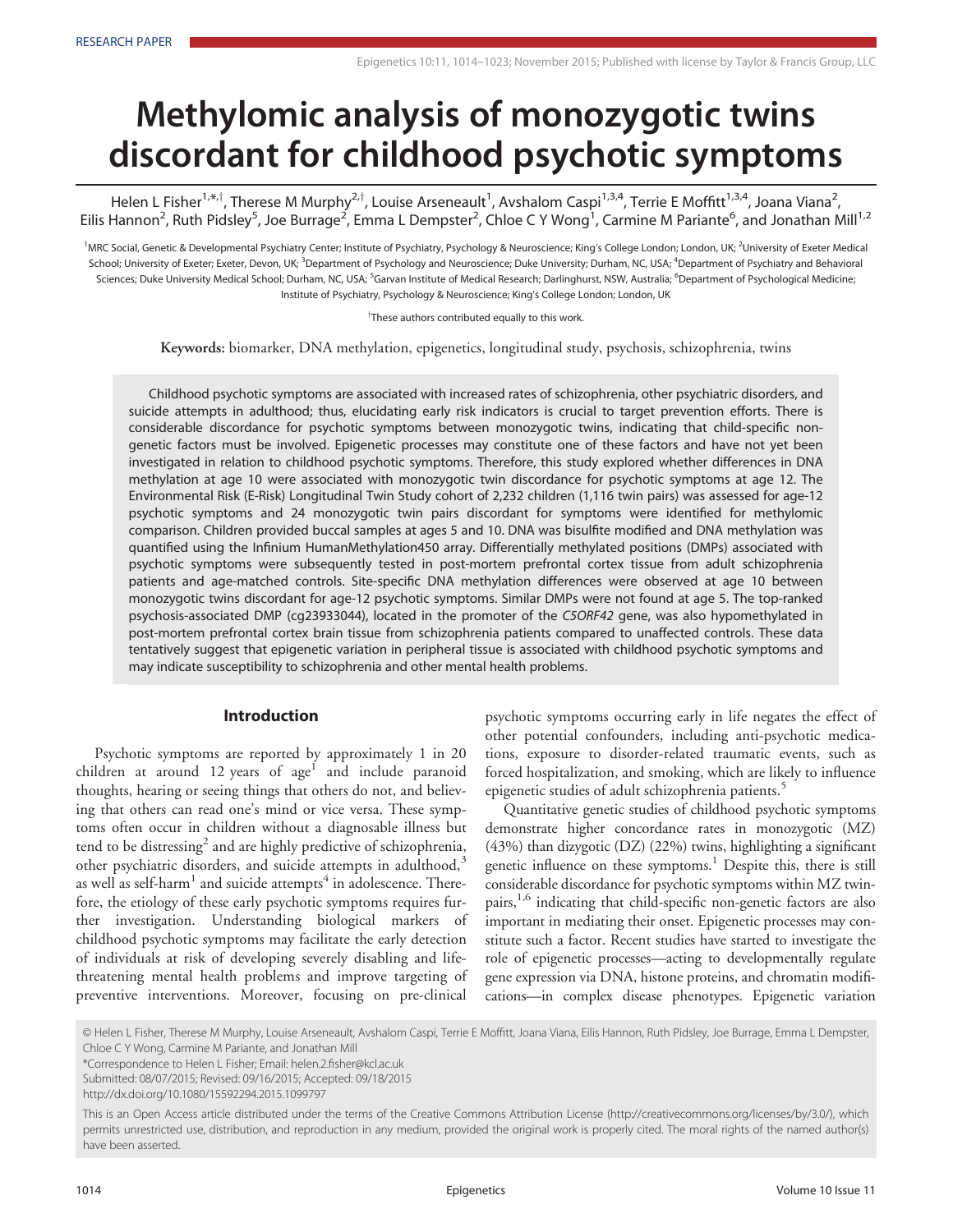identified in post-mortem brain tissue has been associated with several neuropsychiatric conditions, including schizophrenia and other psychotic disorders in adults.<sup>7-10</sup> Moreover, DNA methylation differences in peripheral tissue have been found in individuals with schizophrenia compared to unaffected controls.<sup>11-13</sup>

To date, epigenetic variation has not been explored in relation to childhood psychotic symptoms. Therefore, the aim of this study was to explore whether methylomic variation in early childhood (measured at ages 5 and 10) is associated with MZ twin discordance for psychotic symptoms at age 12. The use of symptom-discordant MZ twins represents a powerful strategy in epigenetic epidemiology because identical twins are matched for genotype, age, sex, paternal age, population cohort effects, and exposure to several shared environmental factors.<sup>14</sup> DNA methylation differences are detectable between MZ twins in early childhood,<sup>15</sup> and can change over a relatively short period of time,<sup>15,16</sup> suggesting they may be markers of phenotypic variation. Indeed, DNA methylation differences in peripheral tissue samples have been associated with MZ twin discordance for several complex neuropsychiatric traits, including psychosis, $1/$ autism,<sup>18</sup> and depression.<sup>19</sup> By utilizing prospectively collected epigenomic and phenotypic data we were able to examine the temporal relationship between epigenetic variation and onset of psychotic symptoms. Finally, given the tissue-specific nature of epigenetic processes, we aimed to explore whether differential methylation patterns associated with childhood psychotic symptoms in peripheral DNA samples reflect schizophrenia-associated variation in post-mortem brain tissue.

#### Results

# DNA methylation differences at age 10 in MZ twins discordant for age-12 psychotic symptoms

As expected, within-twin patterns of DNA methylation at age 10 were highly correlated across all MZ pairs (across all 391,565 probes included in the analysis, the average within-twin Pearson's  $r = 0.98$ ) and no difference in overall mean DNA methylation (calculated by averaging across all analyzed probes) was observed between affected and unaffected twins ( $P = 0.61$ ), indicating that childhood psychotic symptoms are not associated with any systemic changes in DNA methylation. In contrast, DNA methylation at individual CpG sites demonstrated considerable variability within discordant MZ twin pairs (Fig. S1B). Table 1 shows the top ten DMPs at age 10, which were associated with psychotic symptoms at age 12 (nominal  $P < 5 \times 10^{-5}$ ), with a more extensive list of DMPs (nominal  $P < 0.001$ ) given in Table S1. The top-ranked DMPs were characterized by consistent psychosis-associated within-pair differences in DNA methylation across the twin pairs (Fig. 1A). The top-ranked DMP, cg23933044, located in the promoter regulatory region of C5ORF42, was characterized by reduced DNA methylation in affected twins compared with their unaffected co-twins (mean  $\Delta \beta = -0.034, P = 6.76 \times 10^{-7}$ ) (Fig. 2A). The analyses were rerun for the top-ranked DMPs ( $P < 5 \times 10^{-5}$ ) adjusting for internalizing and externalizing problems at age 10 and depression symptoms at age 12, with minimal effect on the reported associations (see Table S2).

We next tested the specificity of our psychosis-associated DMPs by comparing average within-twin DNA methylation differences at the top ten loci in 20 age-matched concordant unaffected MZ twin pairs where neither twin had psychotic symptoms at age 12. DNA methylation data was available for 9/10 top-ranked psychosis-associated DMPs. Average withintwin  $\Delta\beta$  were significantly larger in the psychosis-discordant twins compared to twins concordant for no psychotic symptoms  $(P < 0.005$  for all comparisons, see Fig. 1B).

Gene ontology (GO) enrichment analysis identified 128 nominally significant enriched terms (see Table S3 for genes included in the analysis) for the DMPs ( $P < 0.001$ ) identified in the age 10 analysis, including several related to the etiology of psychosis, such as glutamatergic synaptic transmission (GO:0051966,  $P = 0.0034$ ) and neuron projection development (GO:0031175,  $P = 0.0064$ ). However, no enrichment term remained significant after Bonferroni correction for multiple testing.

# Investigating top-ranked age-10 DMPs in schizophrenia post-mortem brain tissue

We examined DNA methylation at the top-ranked age-10 DMPs identified in our twin study (nominal  $\hat{P} < 5 \times 10^{-5}$ ) in prefrontal cortex (PFC) samples from two independent cohorts of adult schizophrenia patients and matched non-psychiatric control samples (total  $n = 38$  schizophrenia and  $n = 38$  control samples; see Table S4). The top-ranked DMP associated with childhood psychotic symptoms (cg2393304) was also significantly hypomethylated (Mean  $\Delta \beta = -0.021$ ,  $P = 0.0005$ , Bonferroni adjusted P value  $= 0.013$ ) in a fixed-effects meta-analysis of the two independent PFC brain cohorts (Fig. 2). No significant differences in the PFC were observed for the other topranked age-10 discordant-twin DMPs.

# DNA methylation differences at age 5 in discordant MZ twins

We next assessed DNA methylation at age 5 in the majority of twin pairs profiled at age 10 ( $n = 18$ ) in order to investigate whether site-specific DNA methylation differences between MZ twins discordant for age-12 psychotic symptoms were also present at this earlier age. Table 2 shows within-pair DMPs at age 5 nominally associated with psychotic symptoms at age 12  $(P < 5 \times 10^{-5})$ , with a more extensive list of DMPs (nominal  $P < 0.001$ ) given in Table S5. None of the top-ranked age-10 DMPs (nominal  $P < 5 \times 10^{-5}$ ) were characterized by significant within-pair differences at age 5 (Table 1). There was no correlation in effect sizes between ages 5 and 10 for these loci  $(r = 0.09,$  $P = 0.76$ ). Next, we examined within-pair differences at age 10 at the top-ranked DMPs identified at age 5. Top-ranking DMP (cg10377582), located in the POU6F1 gene (Mean  $\Delta \beta = -0.077$ ,  $P = 3.03 \times 10^{-5}$ ), identified in the age-5 analysis was also nominally significantly hypomethylated at age 10 (Mean  $\Delta \beta = -0.04$ ,  $P = 0.047$ ). However, overall, there was no correlation in effect sizes between ages 5 and 10 for these loci  $(r = 0.2, P = 0.57)$ . None of the top-ranked DMPs  $(P < 5 \times 10^{-5})$  at age 5 were associated with schizophrenia in our PFC schizophrenia meta-analysis.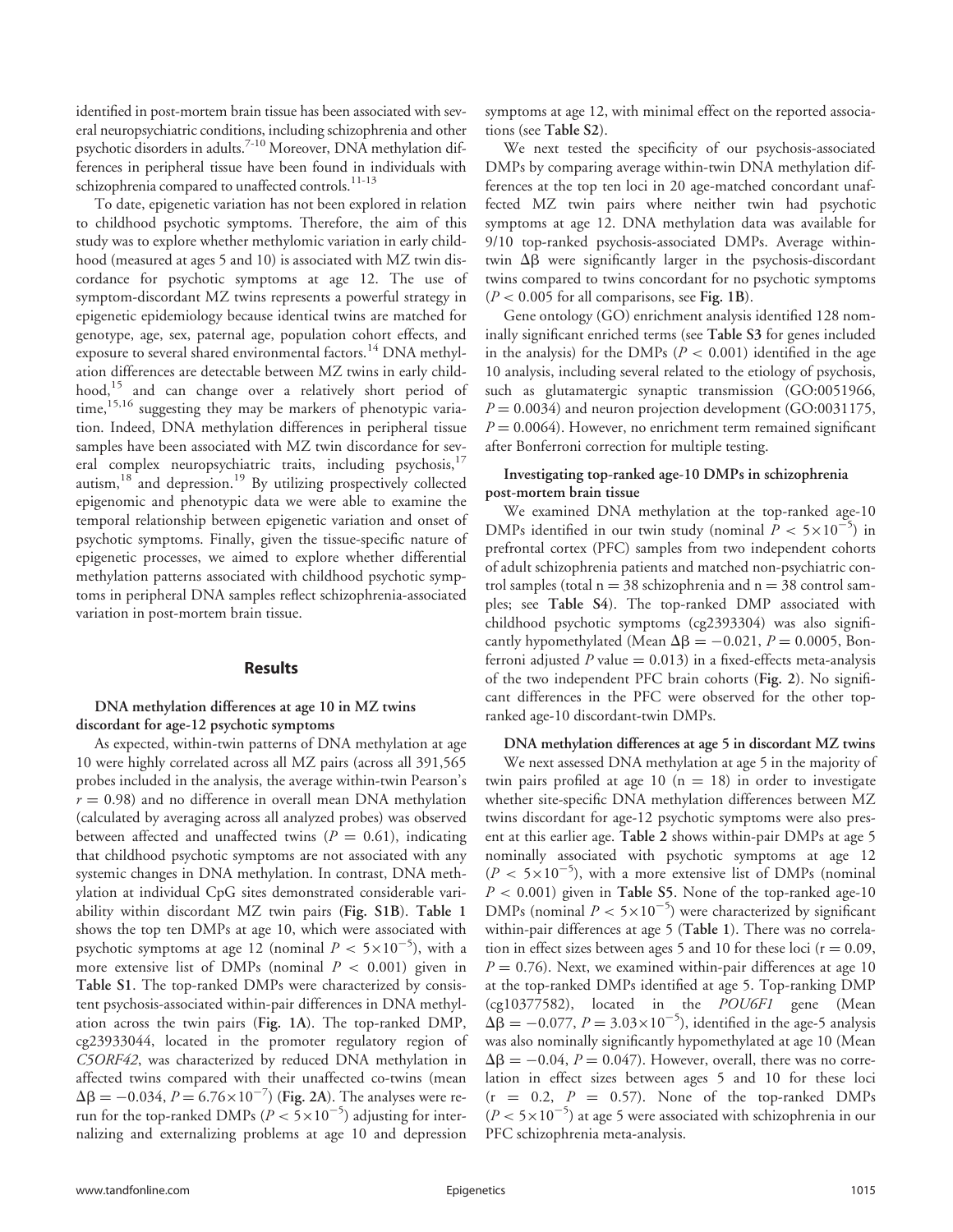Table 1. The top-ranked DMPs at age 10 in monozygotic twin pairs discordant for psychotic symptoms at age 12

|             | <b>Age 10</b>                   |                 |                               |            |                                |                               | Age 5      |                 |                                              |                      |                                                             |
|-------------|---------------------------------|-----------------|-------------------------------|------------|--------------------------------|-------------------------------|------------|-----------------|----------------------------------------------|----------------------|-------------------------------------------------------------|
| Probe<br>ID | <b>Affected</b><br>Twin<br>Mean | Co-Twin<br>Mean | <b>Mean</b><br>$\Delta \beta$ | P<br>value | <b>Empirical</b><br>P<br>value | <b>Mean</b><br>$\Delta \beta$ | P<br>value | <b>Hg19</b>     | <b>Illumina</b><br>Gene<br><b>Annotation</b> | Probe<br><b>Type</b> | <b>Gene Annotation</b><br>from GREAT<br>(Distance from TSS) |
| cq23933044  | 0.315                           | 0.349           | $-0.034$                      | 6.76E-07   | < 0.0001                       | 0.008                         | 0.518      | Chr5:37249909   | C5orf42                                      | Ш                    | $C5$ orf42 $(-380)$                                         |
| cq14133557  | 0.796                           | 0.742           | 0.055                         | 1.65E-06   | < 0.0001                       | 0.017                         | 0.402      | Chr9:113802005  |                                              | $\mathsf{I}$         | LPAR1 (-1641)                                               |
| cg04661436  | 0.795                           | 0.751           | 0.044                         | 1.81E-06   | 0.0001                         | 0.023                         | 0.057      | Chr15:79169207  | MORF4L1                                      | Ш                    | MORF4L1 (+4036),<br>$CTSH (+68212)$                         |
| cg11518839  | 0.378                           | 0.428           | $-0.051$                      | 8.11E-06   | < 0.0001                       | $-0.004$                      | 0.796      | Chr5:176216711  |                                              | Ш                    | UNC5A (-20848),<br>TSPAN17 (+142324)                        |
| cq16508913  | 0.766                           | 0.698           | 0.068                         | 2.25E-05   | 0.0006                         | 0.010                         | 0.672      | Chr11:11609419  | GALNTL4                                      | Ш                    | CSNK2A1 (-234516),<br>GALNTL4 (+34141)                      |
| cq19115205  | 0.899                           | 0.873           | 0.026                         | 2.28E-05   | 0.0001                         | $-0.003$                      | 0.741      | Chr5:5062128    | LOC340094                                    |                      | ADAMTS16 (-78314)                                           |
| cg05764011  | 0.880                           | 0.907           | $-0.027$                      | 2.55E-05   | < 0.0001                       | $-0.003$                      | 0.824      | Chr10:409541    | DIP <sub>2</sub> C                           | Ш                    | ZMYND11 (+183608),<br>$DIP2C (+326066)$                     |
| cq26403608  | 0.308                           | 0.396           | $-0.088$                      | 2.58E-05   | < 0.0001                       | 0.033                         | 0.129      | Chr17:2319719   | METT10D                                      | Ш                    | $MNT (-15462)$ ,<br>METTL16 (+95480)                        |
| cq04576398  | 0.747                           | 0.700           | 0.047                         | 3.10E-05   | < 0.0001                       | 0.002                         | 0.861      | Chr12:132262872 | SFRS8                                        | Ш                    | MMP17 (-50068),<br>SFSWAP (+67238)                          |
| cq16991886  | 0.903                           | 0.888           | 0.015                         | 3.58E-05   | 0.0003                         | $-0.001$                      | 0.689      | Chr6:11832079   |                                              |                      | HIVEP1 (-180644),<br>C6orf105 (-52800)                      |
| cq08061902  | 0.848                           | 0.818           | 0.0298                        | 3.71E-05   | 0.0001                         | 0.025                         | 0.106      | Chr19:40169418  | LOC400696                                    | $\mathsf{I}$         | LGALS14 (-25527),<br>LGALS16 (+22861)                       |
| cg27418099  | 0.744                           | 0.690           | 0.0541                        | 3.92E-05   | < 0.0001                       | $-0.009$                      | 0.757      | Chr16:88941395  | CBFA2T3                                      | Ш                    | PABPN1L (-8328),<br>CBFA2T3 (+102108)                       |
| cq20546928  | 0.068                           | 0.057           | 0.0107                        | 4.47E-05   | < 0.0001                       | 0.001                         | 0.767      | Chr8:27167985   | PTK2B;TRIM35                                 | $\mathsf{I}$         | TRIM35 (+848)                                               |

Note. Ranked by age-10 P value. Δβ, difference in DNA methylation; DMPs, differentially methylated positions; GREAT, Genomic Regions Enrichment of Annotations Tool; Hg19, Human Genome build 19; TSS, transcription start site.

\*An empirical P value was calculated by dividing the number of permutations that are at least as significant as the true result (P<0.00005) by the number of permutations performed (10,000).

# Changes in DNA methylation between ages 5 and 10 in discordant MZ twins

Finally, we examined CpG sites characterized by psychosisassociated intra-individual changes in DNA methylation between ages 5 and 10. For each probe, we calculated the change in DNA methylation from age 5 to age 10 (longitudinal  $\Delta\beta$ ) for each individual and examined the difference in longitudinal  $\Delta\beta$  between affected twins and their unaffected co-twin. Table 3 lists the top-ranked  $\Delta\beta$  between ages 5 and 10 associated with age-12 psychotic symptoms ( $P < 5 \times 10^{-5}$ ), with a more extensive list of DMPs (nominal  $P < 0.001$ ) in Table S6. The top-ranked probe (cg15797527), located in the Abelson helper integration-1 (AHI1) gene, was characterized by increased DNA methylation from ages 5 to 10 in affected twins compared to their unaffected co-twin (longitudinal  $\Delta \beta = 0.084; P = 4.30 \times 10^{-6}$ ). However, DNA methylation at this position was not associated with schizophrenia in our PFC samples  $(P = 0.678)$ . GO term enrichment analysis found 67 nominally significant enriched categories for the DMPs ( $P < 0.001$ ) identified in the longitudinal analysis (see Table S7 for full gene list), with the top enriched GO categories relating to the presynaptic membrane (GO:0042734,  $P = 0.0032$ ) and the perikaryon (GO:0043204,  $P = 0.0035$ ). However, no enrichment term remained significant after Bonferroni correction for multiple testing.

# **Discussion**

This is the first study to assess epigenetic variation in MZ twins discordant for childhood psychotic symptoms. We first examined genome-wide patterns of DNA methylation in buccal cell samples collected at age 10. The top-ranked DMP (cg23933044), which is hypomethylated in twins reporting psychotic symptoms at age 12 compared to their unaffected co-twin, is located in the promoter regulatory region of the protein coding gene C5ORF42 overlapping a number of transcription factor binding sites (TFBSs). Interestingly, the same CpG site is significantly hypomethylated in post-mortem PFC samples from schizophrenia patients compared with matched control subjects. C5ORF42 encodes a highly conserved 3,198 amino acid protein whose function is largely uncharacterized, although it is known to interact with genes important for neural development, including the p21-activating kinase  $1 (PAKI)$  and the small ubiquitinlike modifier 1  $(SUMO1)$ .<sup>20</sup> BioGPS, an online gene annotation resource, indicates that C5ORF42 is widely expressed in a variety of tissues, including the brain and peripheral tissues.<sup>21</sup> Of note, mutations in C5ORF42 cause Joubert syndrome, a severe neurodevelopmental disorder,20,22 which can result in developmental delays similar to those seen in some individuals who have childhood psychotic symptoms or are later diagnosed with schizophrenia.<sup>23</sup>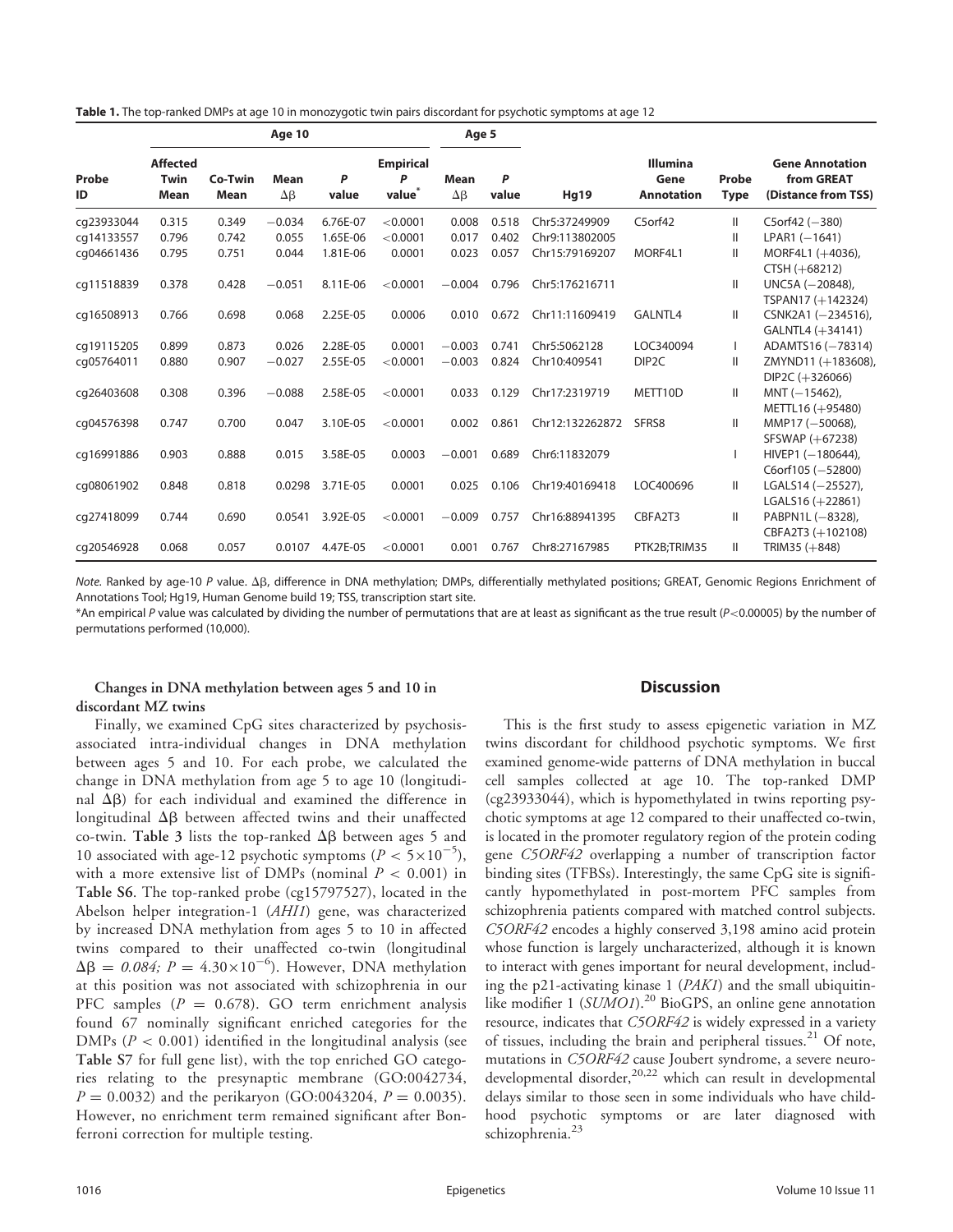

Figure 1. (A) Graphs showing the difference in DNA methylation ( $\Delta\beta$ ) at age 10 between each pair of monozygotic (MZ) twins discordant for psychotic symptoms at age 12 (affected twin – unaffected co-twin) for each of the 10 top-ranked probes. Mean within-twin pair  $\Delta\beta$  across all 24 MZ twin-pairs is highlighted in red. Consistent within-twin pair differences in DNA methylation at age 10 are observed across discordant MZ twin pairs ( $n = 24$ ) at the 10 top-ranked differentially methylated positions (DMPs). (B) Graph showing average within-twin  $\beta$  difference  $(\Delta \beta)$  at age 10 of psychosis-discordant MZ twins and the age-matched concordant unaffected MZ twins (20 twin pairs). DNA methylation levels were available for 9/10 psychosis-associated DMPs. Average within-twin differences in DNA methylation are significantly larger ( $P < 0.005$  for all comparisons) at 9 of the top-ranked DMPs in psychosis-discordant twins compared to twins concordant for no psychotic symptoms. Between groups comparison of mean within-twin  $\beta$  differences was examined using a 2-sample t-test. Error bars represent  $+/$ the standard deviation of the mean within-twin pair  $\Delta\beta$ .

cerebellar and cortical development in humans and has previously been associated with schizophrenia,<sup>30-32</sup> autism,<sup>33</sup> and Joubert syndrome-related disorders.<sup>34</sup> Genes annotated to the most DMPs between ages 5 and 10 in twins who went on to display psychotic symptoms highlighted significant GO term enrichment for neuronal cellular components including the bulbous end of neurons (perikaryon) and the presynaptic membrane, suggesting that epigenetic variation at these loci may be associated with neuronal dysfunction. Interestingly, previous imaging studies have reported dysregulated presynaptic membrane expression of key neurotransmitters in firstepisode psychosis.<sup>35</sup>

# Methodological considerations

Despite the power of the

Several of the other top-ranked DMPs identified at age 10 are located in the vicinity of genes that have previously been implicated in neurodevelopment and psychiatric disorders. For example, cg08263941, which is hypermethylated in affected twins compared to their unaffected co-twin, is located upstream of CHRM2, a gene implicated in memory and cognition and whose function is impaired in many neuropsychiatric disorders.<sup>24-26</sup> Similarly, cg14133557, which is hypermethylated in affected twins compared to their unaffected co-twin, is located in the promoter of *LPAR1*, a gene important for cellular signaling; a *Lpar1* null mouse model has been shown to exhibit a schizophrenia-like pathology.<sup>27</sup> Furthermore, DMPs cg05318275 and cg12252412 are associated with genes encoding two of the  $\alpha_2$  adrenergic receptors (ADRA1A and ADRA2A, respectively). These receptors have a role in regulating neurotransmitter release from sympathetic nerves and from adrenergic neurons in the central nervous system and have previously been implicated in psychiatric disorders.<sup>28,29</sup> Finally, GO enrichment analysis highlighted significant enrichment for pathways associated with neurological processes, such as establishment of cell polarity and neuron projection development.

None of the top-ranked DMPs identified at age 10 show significant within-pair differences at age 5. We therefore examined psychosis-associated intra-individual changes in DNA methylation between ages 5 and 10. The top-ranked longitudinal DMP (cg15797527), which was significantly hypermethylated from age 5 to age 10 in the affected twins compared to their unaffected co-twins, is located in the AHI1 gene. AHI1 is required for both discordant MZ twin approach for epigenetic epidemiology, there are several limitations to this study. First, only seven psychotic symptoms were assessed. However, the questions used are wellestablished and have been validated and used previously in studies of psychotic phenomena in children.<sup>2,36-39</sup> Second, we could not ascertain the precise timing of the symptoms, as they were not inquired about until age 12. We therefore cannot conclude that the differences identified at age 10 predate the onset of psychotic symptoms, nor can we exclude the possibility of reverse causality. However, age 11-12 is thought to be the youngest age when children can understand the psychosis interview and provide valid responses.<sup>1</sup> Third, our analysis utilized a small cohort of 48 twin children (24 MZ pairs) and is relatively underpowered to detect small changes in DNA methylation. Although no probe reached Bonferroni-corrected levels of significance, DNA methylation studies in other psychiatric phenotypes (and complex disorders in general) report similarly small absolute differences, and given the known non-independence of DNA methylation across the probes represented on the array, $40$  it is likely that conventional methods of global statistical significance are not optimal for these analyses. We also therefore calculated empirical  $P$  values for each of the top-ranked probes using a permutation testing approach as an alternative approach to assess significance.<sup>41</sup> Fourth, as epigenetic studies cannot be performed in the brains of live children, the genome-wide data generated in this study are from peripheral buccal cell DNA rather than the brain. However, buccal cells were selected as the most suitable peripheral tissue because they derive from the same embryonic cells as brain tissue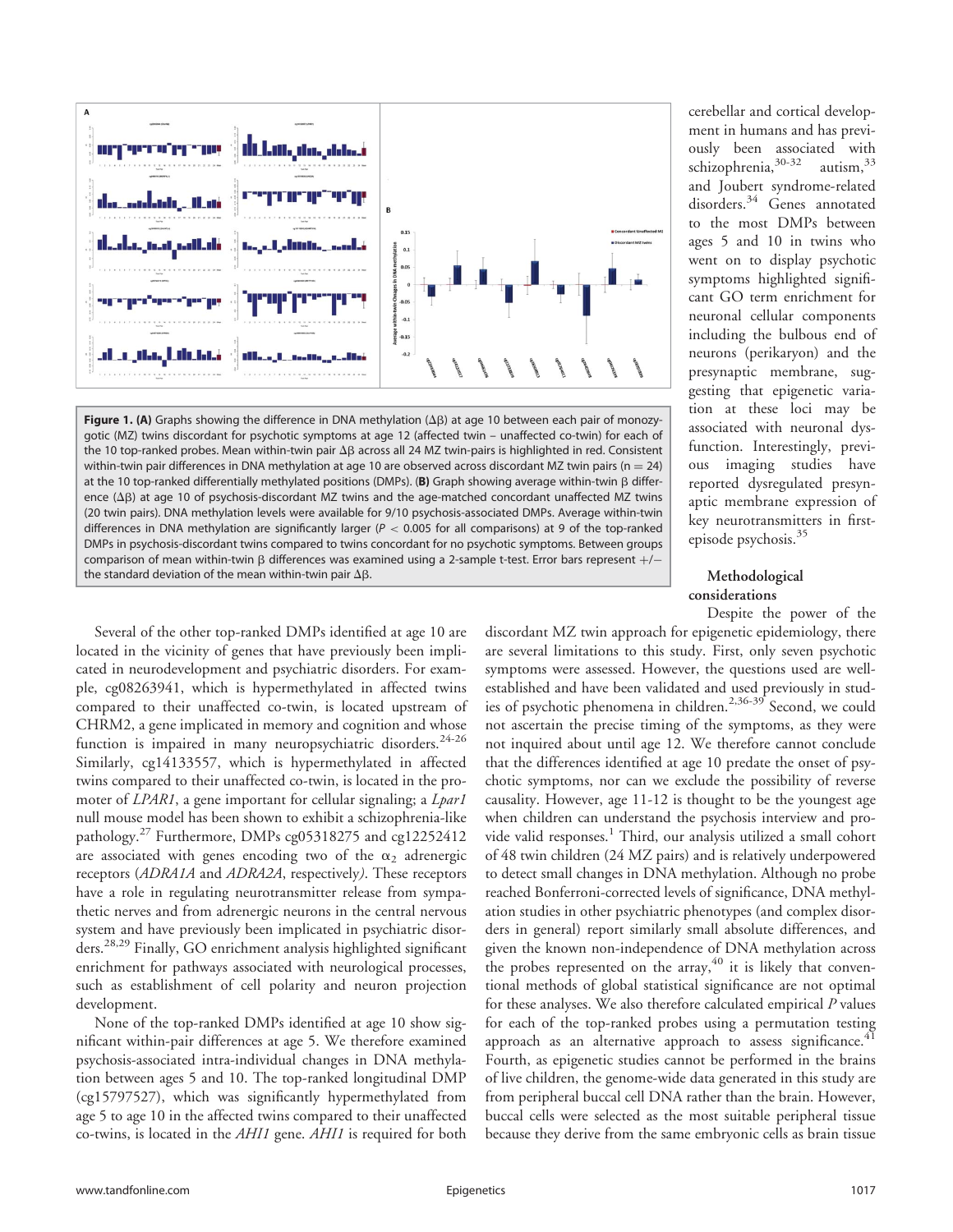(ectoderm) and have less cellular heterogeneity compared with blood. $42$  Although there are well-documented tissuespecific differences in DNA methylation,  $43$  we and others have shown that disease-associated changes in DNA methylation can be identified in peripheral tissues.<sup>17-19,44-47</sup> Although these might not be directly involved in disease pathogenesis, they are of potential use as biomarkers of disease. Furthermore, in this study we confirmed diseaseassociated hypomethylation of our top-ranked DMP (cg23933044) using post-mortem PFC samples from schizophrenia patients, indicating that locus-specific methylation patterns identified in peripheral tissue may sometimes reflect disease-associated variation in the brain. Other DMPs identified in the buccal samples from our twins, however, were not confirmed in post-mortem brain tissue. Additionally, given that our sample were only aged 12 we cannot rule out the possibility that the unaffected co-twin might develop psychotic symptoms at a later age.

Technical validation, using bisulfite pyrosequencing, of our top-ranked DMP (cg23933044) was not performed in this study. We and

others have previously successfully technically validated DNA methylation levels obtained from the 450K array using pyrosequencing, thus highlighting the reliability of this array.<sup>18,19,48,49</sup> Moreover, the analytical sensitivity of bisulfite pyrosequencing is  $-5-10\%$  for individual CpG dinucleotides<sup>50</sup> and, thus, does not have the sensitivity required to detect small  $(< 5\%)$  changes in DNA methylation between cases and controls. Hence, we sought to replicate our DNA methylation findings using two independent brain cohorts instead of technically verifying our results. We believe this approach is more applicable to the current study given the small changes in DNA methylation ( $\Delta \beta = 0.034$ ) observed between discordant MZ twins. However, we only used brains from patients diagnosed with schizophrenia and, although childhood psychotic symptoms have been shown to be highly predictive of the later development of schizophrenia,<sup>3,36</sup> they

have also been shown to be associated with other mental health problems in adulthood.<sup>3</sup> Thus, exploration of how our findings replicate in the brains of patients with other psychiatric disorders would be useful. One final caveat in this study is that chorionicity data were not available on these twins; a potential limitation, given that whether or not MZ twins share a placenta may influence epigenomic and transcriptional differences mediated by subtle differences in the prenatal environment.<sup>51</sup>

Despite these limitations, this paper provides a useful template for future epigenetic studies of psychiatric and behavioral phenotypes. First, employing a discordant twin design allowed us to control for genotype, age, sex, paternal age, population cohort effects, and exposure to several shared environmental factors (e.g., passive smoking within the home). Second, we utilized longitudinally collected data, which enabled us to compare



Figure 2. The top-ranked differentially methylated probe (cg23933044) is consistently hypomethylated at age 10 in monozygotic (MZ) twins with age-12 psychotic symptoms compared to their unaffected co-twin, and is also hypomethylated in adult prefrontal cortex (PFC) post-mortem tissue from schizophrenia patients compared to matched control subjects. (A) CpG site, cg23933044, is consistently hypomethylated at age 10 across 24 MZ twins discordant for psychotic symptoms at age 12 ( $P = 6.76 \times 10^{-7}$ ) (B) Comparison of DNA methylation at cg2393304 in 38 schizophrenia and 38 control post-mortem PFC samples confirms psychosis-associated hypomethylation ( $P = 0.0005$ ). (C) Forest plot depicting a fixed-effects meta-analysis of a comparison of 2 independent schizophrenia brain cohorts: London Brain Bank for Neurodegenerative Disorders (LBBND) and Douglas Bell-Canada Brain Bank (DBCBB). Squares: mean b difference, Horizontal lines: 95% confidence intervals (CI): Blue diamond: overall mean b difference for meta-analysis, SE: Standard Error, df: degrees of freedom, H P value: Heterogeneity P value, Q: chi-squared statistic, I<sup>2</sup>: percentage of the variability in effect estimates that is due to heterogeneity rather than sampling error.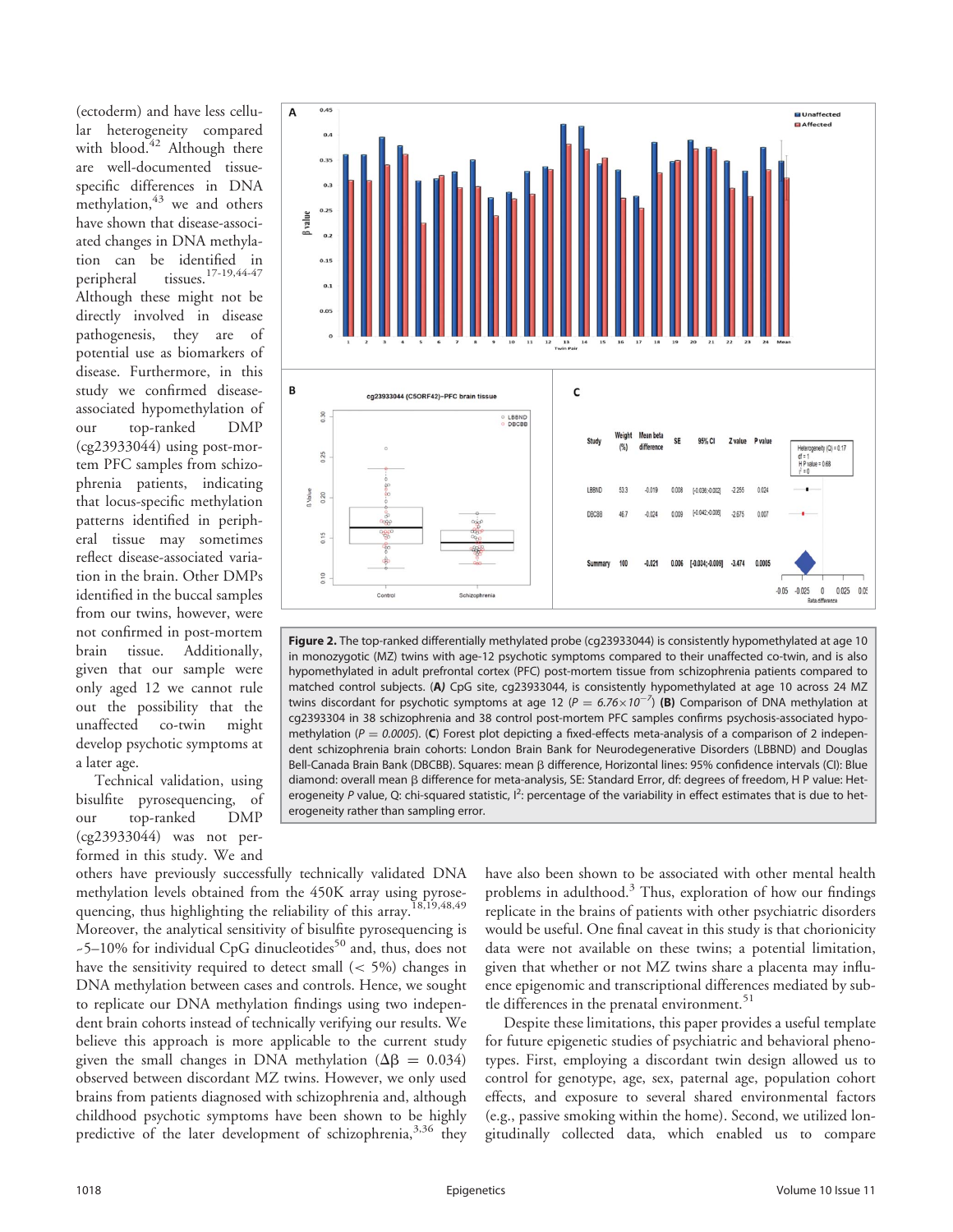Table 2. The top ranked DMPs at age 5 in monozygotic twin pairs discordant for psychotic symptoms at age 12

|             | Age 5                        |                 |                        |            |                                             |            | Age 10     |                |                                       |                      |                                                             |
|-------------|------------------------------|-----------------|------------------------|------------|---------------------------------------------|------------|------------|----------------|---------------------------------------|----------------------|-------------------------------------------------------------|
| Probe<br>ID | <b>Affected</b><br>Twin Mean | Co-Twin<br>Mean | Mean<br>$\Delta \beta$ | P<br>value | <b>Empirical</b><br>P<br>value <sup>®</sup> | Mean<br>Δβ | P<br>value | <b>Hg19</b>    | <b>Illumina</b><br>Gene<br>Annotation | Probe<br><b>Type</b> | <b>Gene Annotation</b><br>from GREAT<br>(Distance from TSS) |
| cq15031661  | 0.150                        | 0.130           | 0.020                  | 1.26E-05   | 0.0001                                      | $-0.001$   | 0.805      | Chr1:238323226 | FMN <sub>2</sub>                      |                      | $FMN2 (+1419),$<br>$GREM2 (+518858)$                        |
| cg26432347  | 0.082                        | 0.063           | 0.018                  | 1.87E-05   | 0.0001                                      | 0.002      | 0.508      | Chr6:30818615  | FLOT1                                 |                      | $FLOT1 (-184)$                                              |
| cq11356706  | 0.070                        | 0.061           | 0.010                  | 1.95E-05   | < 0.0001                                    | 0.006      | 0.113      | Chr20:604240   | SCRT2                                 |                      | SCRT2 $(+582)$                                              |
| cq16011679  | 0.116                        | 0.094           | 0.022                  | 2.59E-05   | 0.0002                                      | $-0.008$   | 0.190      | Chr1:85497983  | C1orf52                               |                      | SYDE2 (-58668),<br>$BCL10 (+17191)$                         |
| cg21480740  | 0.899                        | 0.883           | 0.016                  | 2.64E-05   | 0.0002                                      | 0.015      | 0.079      | Chr7:158511954 |                                       | Ш                    | ESYT2 $(-196875)$ ,<br>$VIPR2 (+118455)$                    |
| cg10377582  | 0.443                        | 0.520           | $-0.077$               | 3.03E-05   | < 0.0001                                    | $-0.040$   | 0.047      | Chr12:49899061 | POU6F1                                |                      | POU6F1 (-20845),<br>DAZAP2(-19713)                          |
| cq24085426  | 0.863                        | 0.839           | 0.024                  | 3.05E-05   | 0.0001                                      | 0.006      | 0.506      | Chr12:45869545 |                                       | Ш                    | AMIGO2 (-109545),<br>FAM113B(-26726)                        |
| cg03044239  | 0.072                        | 0.080           | $-0.008$               | 3.15E-05   | < 0.0001                                    | $-0.003$   | 0.529      | Chr3:139549743 | <b>MRAS</b>                           | Ш                    | MRAS (-454)                                                 |
| cg06547771  | 0.044                        | 0.052           | $-0.008$               | 3.34E-05   | 0.0001                                      | $-0.002$   | 0.366      | Chr11:43336969 | <b>TTC17</b>                          |                      | $TTC17(-41)$                                                |
| cg14659771  | 0.138                        | 0.114           | 0.024                  | 3.59E-05   | < 0.0001                                    | 0.005      | 0.391      | Chr2:231625606 |                                       |                      | PSMD1 (-4215)                                               |
| cq24391460  | 0.525                        | 0.462           | 0.062                  | 4.12E-05   | < 0.0001                                    | $-0.005$   | 0.793      | Chr7:78922102  | MAGI2                                 |                      | MAGI2 (-1277)                                               |

Note. Ranked by age-5 P value. Δβ, difference in DNA methylation; DMPs, differentially methylated positions; MZ, monozygotic; GREAT, Genomic Regions Enrichment of Annotations Tool; TSS, transcription start site.

\*An empirical P value was calculated by dividing the number of permutations that are at least as significant as the true result  $(P < 0.00005)$  by the number of permutations performed (10,000).

within-individual differences over time and ascertain the temporal ordering of methylation differences and emergence of the phenotype. Finally, we attempted to perform cross-tissue replication of our peripheral tissue findings in post-mortem brain tissue samples. Incorporating the experimental design and analyses utilized in this study would strengthen future research efforts examining the role of epigenetic processes in the onset of mental health difficulties.

## Conclusion

In summary, we present the first evidence that site-specific epigenetic variation may be associated with childhood psychotic symptoms in peripheral DNA samples from symptom-discordant MZ twin pairs. The top-ranked psychosis-associated DMP (cg23933044) identified in this study was also significantly hypomethylated in the prefrontal cortex of adult schizophrenia patients compared to age-matched control subjects, suggesting that some peripheral biomarkers of disease may reflect later disease-associated variation in the brain.

## Materials and Methods

#### Study cohort

Participants were recruited from the Environmental Risk (E-Risk) Longitudinal Twin Study, which tracks the development of a birth cohort of 1,116 British twin pairs ( $n = 2,232$  individuals). The E-Risk sample was drawn from a larger representative birth register of same-sex twins born in England and Wales in 1994-1995.<sup>52</sup> Full details about the sample are reported elsewhere.<sup>53</sup> The sample includes 55% MZ and 45% dizygotic twin

pairs. Sex is evenly distributed within zygosity (49% male). The children were originally seen when they were aged 5 and followup home visits took place when they were aged 7 (98% participation), 10 (96% participation), and 12 (96% participation) years. The Joint South London and Maudsley and the Institute of Psychiatry Research Ethics Committee approved each phase of the study (NRES 1997/122). Parents gave informed consent at every phase and children gave assent at the age-12 assessment phase.

## Measures

## DNA samples

Buccal cell samples were obtained from children during home visits at ages 5 and 10. Genomic DNA was isolated from buccal cells using a standard procedure.<sup>54</sup> DNA was tested for degradation and purity using spectrophotometry and gel electrophoresis prior to methylomic profiling.

## Childhood psychotic symptoms

When the children were 12 years-old, psychotic symptoms were assessed in a private individual structured interview conducted by mental health trainees or professionals.<sup>1,55</sup> Interviewers had no prior knowledge about the child. Seven psychotic symptoms were investigated related to delusions and hallucinations using items from the Dunedin Study's age-11 interview protocol,<sup>36</sup> and the Avon Longitudinal Study of Parents and Children interview.37,38 Our protocol took a conservative approach to designating a child's report as a symptom. First, when a child endorsed any symptom, the interviewer probed using standard prompts designed to discriminate between experiences that were plausibly real (e.g., "I was followed by a man after school") and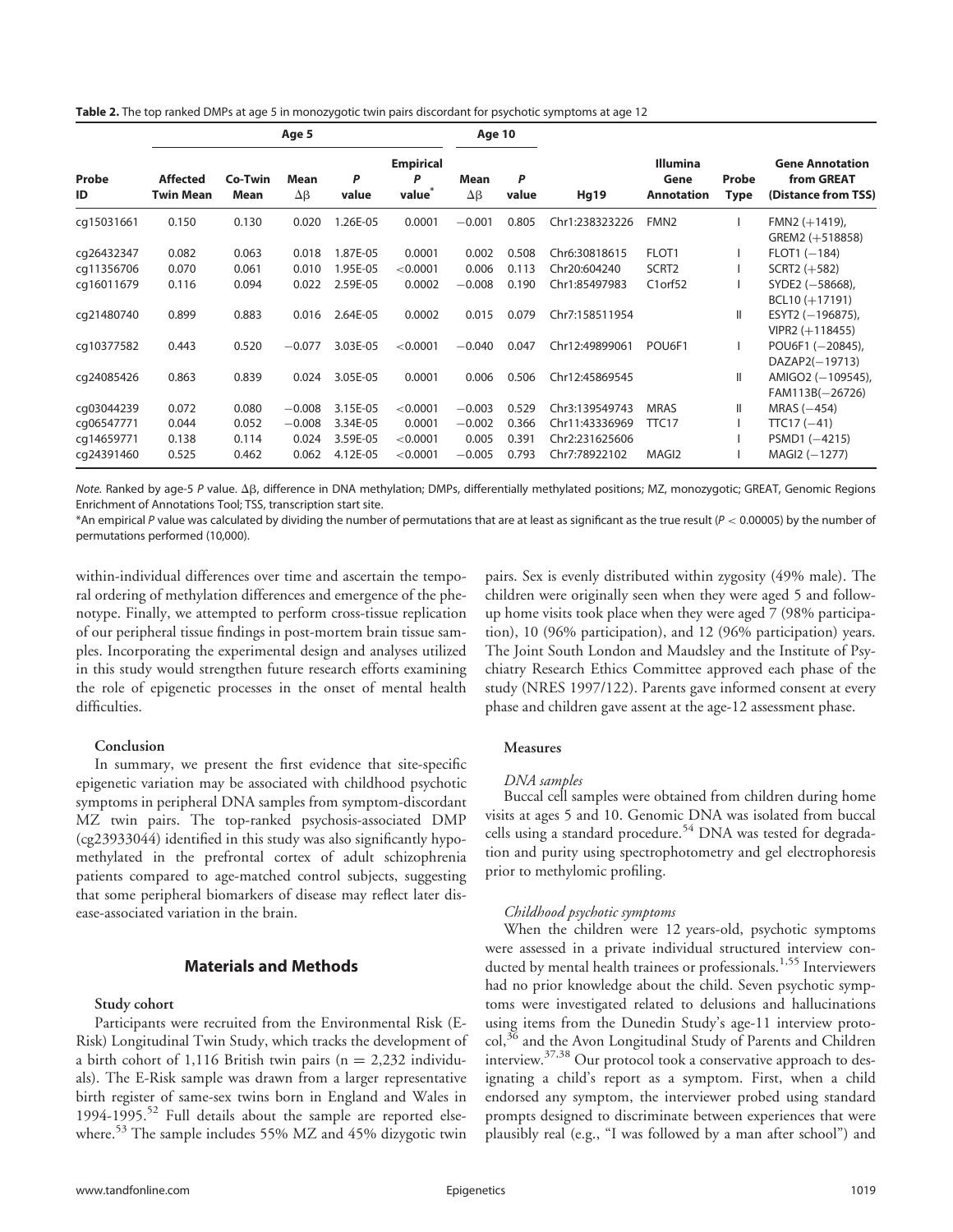Table 3. The top ranked CpG sites that show changes in DNA methylation levels between ages 5 and age 10 in the monozygotic twins discordant for psychotic symptoms at age 12

| Probe<br>ID | <b>Affected</b><br>Twin<br>Mean | Co-Twin<br>Mean | Mean change<br>in longitudinal<br>$\Delta \beta$ | P<br>value | <b>Hg19</b>    | Illumina<br>Gene<br><b>Annotation</b> | Probe<br><b>Type</b> | <b>Gene Annotation</b><br>from GREAT<br>(Distance from TSS) |
|-------------|---------------------------------|-----------------|--------------------------------------------------|------------|----------------|---------------------------------------|----------------------|-------------------------------------------------------------|
| cq15797527  | 0.044                           | $-0.040$        | 0.084                                            | 4.30E-06   | Chr6:135814781 | AHI1                                  | Ш                    | $AHI1 (+4121)$ ,<br>MYB (+312329)                           |
| cq10052038  | 0.040                           | $-0.036$        | 0.076                                            | 7.91E-06   | Chr3:196293939 | WDR53                                 | II                   | FBXO45 (-1785)                                              |
| cq27403609  | $-0.016$                        | 0.028           | $-0.044$                                         | 1.14E-05   | Chr2:11101403  |                                       |                      | PQLC3 (-194136),<br>$KCNF1 (+49341)$                        |
| cq11556416  | $-0.034$                        | 0.041           | $-0.074$                                         | 1.35E-05   | Chr2:191879252 | STAT1                                 |                      | $STAT1 (-277)$                                              |
| cq13567282  | 0.023                           | $-0.043$        | 0.066                                            | 1.40E-05   | Chr6:149653214 | MAP3K7IP2                             | $\mathbf{II}$        | TAB2 $(+13779)$ ,<br>ZC3H12D (+152933)                      |
| cq19599395  | 0.066                           | $-0.007$        | 0.073                                            | 1.40E-05   | Chr19:3837031  | ZFR <sub>2</sub>                      | $\mathbf{II}$        | MATK (-50617),<br>ZFR2 (+31995)                             |
| cq26998693  | $-0.024$                        | 0.013           | $-0.036$                                         | 1.54E-05   | Chr6:132834590 | STX7                                  | II                   | $STX7 (-254)$                                               |
| cq19050351  | 0.037                           | $-0.052$        | 0.089                                            | 1.76E-05   | Chr2:113820090 | IL1F5                                 | Ш                    | IL1F10 $(-5456)$ ,<br>$IL36RN (+3406)$                      |
| cq18260625  | $-0.011$                        | 0.015           | $-0.027$                                         | 1.87E-05   | Chr5:42951192  |                                       |                      | SEPP1 (-139169),<br>C5orf39 (+89254)                        |
| cq14297966  | $-0.003$                        | $-0.057$        | 0.055                                            | 2.40E-05   | Chr9:35101708  | STOML2                                | Ш                    | $PIGO (-5163)$ ,<br>STOML2 (+1445)                          |
| cq02524205  | $-0.038$                        | 0.054           | $-0.091$                                         | 2.51E-05   | Chr6:167559851 |                                       |                      | $GPR31 (+11467)$ ,<br>$CCR6 (+34557)$                       |
| cg12730562  | $-0.025$                        | 0.041           | $-0.067$                                         | 2.87E-05   | Chr11:44927876 | TSPAN18                               | $\mathbb{I}$         | TP53I11 (+44731),<br>TSPAN18 $(+141901)$                    |
| cg22827324  | $-0.017$                        | 0.022           | $-0.039$                                         | 3.31E-05   | Chr2:33612876  | LTBP1                                 | $\mathbf{II}$        | RASGRP3 (-126065),<br>LTBP1 (+440508)                       |
| cg26613742  | 0.015                           | $-0.053$        | 0.068                                            | 3.42E-05   | Chr19:14225000 | <b>PRKACA</b>                         | Ш                    | SAMD1 (-23769),<br><b>PRKACA (+3558)</b>                    |
| cg03359468  | 0.014                           | $-0.008$        | 0.023                                            | 3.62E-05   | Chr8:26240463  | BNIP3L                                |                      | BNIP3L $(-59)$                                              |
| cq25367206  | 0.038                           | $-0.020$        | 0.059                                            | 3.82E-05   | Chr8:142239055 | SLC45A4                               |                      | SLC45A4 (-383)                                              |
| cq03916630  | 0.053                           | $-0.040$        | 0.092                                            | 4.01E-05   | Chr10:45065415 |                                       | Ш                    | TMEM72 (-341348),<br>CXCL12 (-184871)                       |

Note. Ranked by P value (P < 5 × 10<sup>-05</sup>).  $\Delta\beta$ , difference in DNA methylation; DMPs, differentially methylated positions; GREAT, Genomic Regions Enrichment of Annotations Tool; Hg19, Human Genome build 19; TSS, transcription start site.

potential symptoms (e.g., "I was followed by an angel who guards my spirit") and wrote down the child's narrative description of the experience. Interviewers coded these descriptions 0, 1, or 2, indicating, respectively, "not a symptom," "probable symptom," and "definite symptom." Second, a psychiatrist expert in schizophrenia, a psychologist expert in interviewing children, and a child and adolescent psychiatrist reviewed all the written narratives from the interviews to confirm the interviewers' codes. Third, experiences limited to the twin relationship (e.g., "My twin and I often know what each other are thinking") were coded as "not a symptom." A dichotomous variable was created representing children who reported no definite psychotic symptoms  $(n = 2,002, 94.1\%)$  and those who reported at least one definite psychotic symptom ( $n = 125, 5.9%$ ). Of these, 25 MZ twin pairs were discordant for the presence of a definite psychotic symptom at age 12, and of these pairs, 16 (64%) were male, all were Caucasian and UK-born. None of the twins in this sample took any medications for emotional, behavioral, or psychiatric conditions during childhood.

## Potential confounders

Internalizing and externalizing problems at age 10 were assessed using the Child Behavior Checklist in face-to-face interviews with mothers,<sup>56</sup> and the Teacher's Report Form by mail for teachers.<sup>57</sup> The internalizing problems scale is the sum of items in the withdrawn and anxious/depressed subscales, and the externalizing problems scale is the sum of items from the aggressive and delinquent behavior subscales. We summed and standardized mothers and teachers reports to create cross-informant scales. At age 12, children completed the Children's Depression Inventory (CDI),<sup>58</sup> with scores of 20 or more indicating clinically significant depressive symptoms.<sup>59</sup>

# DNA methylomic profiling

Genomic DNA (500 ng) was treated with sodium bisulfite using the EZ-96 DNA Methylation Kit (Zymo Research, CA, USA) following the manufacturers' protocol. DNA methylation was quantified using the Infinium HumanMethylation450 Bead-Chip array (Illumina, Inc., San Diego, California), as previously described.<sup>60</sup> Each MZ twin pair was processed together throughout the entire experimental procedure to minimize potential within-pair batch effects, with all samples processed blind to phenotype. Genome Studio software (Illumina, Inc.) was used to extract signal intensities for each probe and perform initial quality control (QC). Further QC checks, quantile normalization, and separate background adjustment of methylated and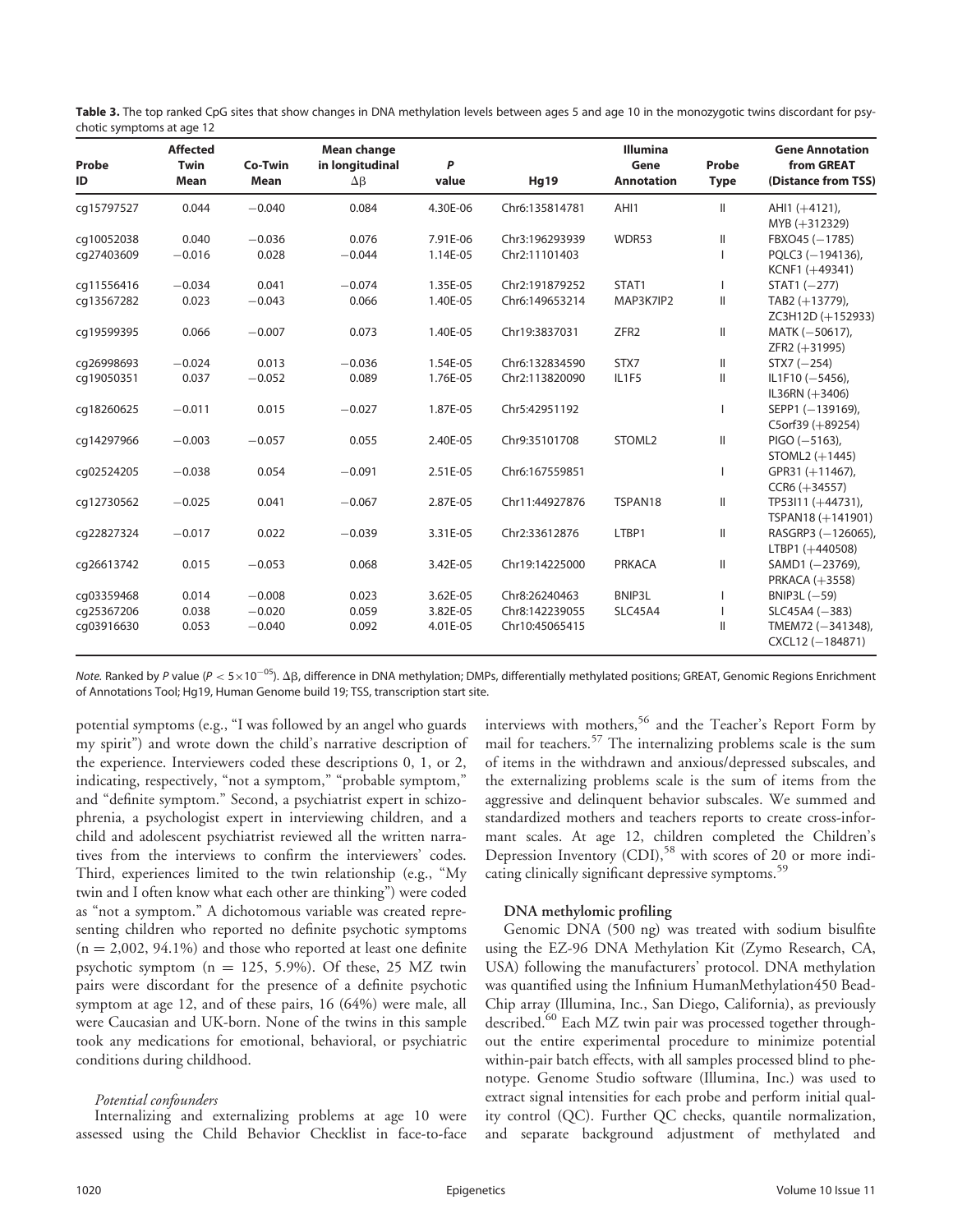unmethylated intensities of type I and II probes were undertaken using the dasen function in the R wateRmelon package (available from www.bioconductor.org).<sup>60</sup> Samples with  $>5\%$  of sites with a detection P value  $< 0.05$  or a bead count  $< 3$  in  $> 5\%$  of samples were removed from further analysis, together with their cotwin. Non-specific probes and probes on the X and Y chromosomes were removed.<sup>61,62</sup> The final analyses included 391,565 probes, and incorporated data from 18 MZ pairs (36 individual samples) at age 5 and 24 MZ pairs (48 individual samples) at age 10. Polymorphic single nucleotide polymorphism (SNP) control probes ( $n = 65$ ) located on the array were used to confirm monozygosity for all twin-pairs included in the final analysis.

#### Statistical analyses

We assessed genome-wide patterns of DNA methylation at ages 5 and 10 in buccal cells from twins who went on to report psychotic symptoms at age 12, and their unaffected cotwins. Our primary focus was on within-pair DNA methylation differences detected at age 10, as this was the most proximal sampling collection point to when psychotic symptoms were assessed at age 12. All statistical analyses were performed using R (version 3.1.1). Our primary analyses employed paired t-tests to identify differentially methylated positions (DMPs) between affected (1 or more definite psychotic symptoms at age 12) and unaffected (no definite psychotic symptoms at age 12) twin children using DNA collected at age 10. The  $\beta$  value  $(\beta)$  is a ratio between methylated probe intensity and total probe intensities (sum of methylated and unmethylated probe intensities) and ranges from 0 to 1. Probes were ranked according to P value and Q-Q plots assessed to check for P value inflation (see Fig. S1A). For the top-ranked DMPs (nominal  $P < 5 \times 10^{-5}$ ), linear regression was performed to adjust  $\beta$  values for internalizing and externalizing problems at age 10, to check that these difficulties were not accounting for any observed DNA methylation differences, together with clinically significant depressive symptoms at age 12, to ensure that these symptoms were not confounding the phenotypic difference between the twins. Paired t-tests were used to examine differences in these adjusted  $\beta$  values between affected and unaffected MZ twins at age 10 at the top-ranked DMPs (nominal  $P < 5 \times 10^{-5}$ ). Analyses were repeated for buccal samples collected at age 5. Intra-individual changes in DNA methylation from ages 5 to 10 were calculated (longitudinal  $\Delta\beta$ ) with differences in longitudinal  $\Delta\beta$  between affected twins and their unaffected co-twin assessed using paired t-tests. An empirical P value was calculated for top-ranked DMPs (P < 0.00005) in psychosis-discordant twins at age 10  $(n = 24$  twin pairs) and age 5  $(n = 18$  twin pairs) by randomly assigning twin status (affected/unaffected) for 10,000 permutations. An empirical  *value was calculated by dividing* the number of permutations, which were at least as significant as the true result ( $P < 0.00005$ ) by the number of permutations performed (10,000).

The specificity of the 10 top-ranked psychosis-associated DMPs was determined by examining within-twin DNA methylation differences at these loci in 20 age-matched concordant unaffected control MZ twin pairs, with no history of age-12 psychotic symptoms. The average within-twin  $\Delta\beta$ , at these loci, was calculated using permutation testing  $(n = 1,000)$ . Briefly, concordant unaffected twin-pairs were randomly assigned to a dichotomous variable [0 (Twin 1) or 1 (Twin 2)] and the withintwin  $\Delta\beta$  ( $\beta$  value of Twin 1 –  $\beta$  value of Twin 2) was calculated for each twin pair at each probe. Next, the average within-twin  $\Delta\beta$  was calculated across all twin pairs at each probe, this was repeated 1,000 times. The average within-twin  $\Delta\beta$  was calculated by taking the average of the permutated within-twin  $\Delta\beta$ values obtained at each DMP of interest. The average withintwin  $\Delta\beta$  for the unaffected concordant twins was then compared to the average within-twin  $\Delta\beta$  calculated from the discordant MZ twins at each probe of interest using a two-sample t-test.

## Gene ontology term enrichment analysis

Gene ontology (GO) term enrichment analysis was performed on genes annotated (Illumina UCSC gene annotation) to the top-ranked DMPs (nominal  $P < 0.001$ ) using the R package GOseqv1.18.1 (downloaded from Bioconductor).<sup>63</sup> GOseq can be used to correct for the number of Illumina 450K probes in each gene during GO term enrichment analysis. The number of probes per gene was calculated in our final dataset to create a probability weighting function, which was then used in the GO term enrichment analysis.

#### Post-mortem brain DNA methylation data

Prefrontal cortex (PFC) post-mortem brain samples were obtained from 20 schizophrenia cases' and 23 non-psychiatric controls' adult brains archived in the London Brain Bank for Neurodegenerative Disorders (LBBND) and from 18 schizophrenia cases' and 15 non-psychiatric controls' brains obtained from the Douglas Bell-Canada Brain Bank (DBCBB), Montreal (www.douglasbrainbank.ca) as described in Pidsley et al.<sup>10</sup> Subjects were approached in life for written consent for brain banking, and all tissue donations were collected and stored following legal and ethical guidelines (NHS 08/MRE09/38; HTA license:12293; University of Exeter Medical School Research Ethics Committee:13/02/009). Briefly, genomic DNA was isolated using a standard phenolchloroform extraction protocol. Schizophrenia patients were diagnosed by trained psychiatrists according to DSM criteria. Demographic information for the samples is summarized in Table S4. Samples were randomized with respect to gender and disease status to avoid batch effects throughout all experimental procedures. All microarray pre-processing and data normalization was performed as described above. A fixed effects meta-analysis of the two independent schizophrenia brain cohorts was performed using the metacont function from the meta package in R (http://cran.r-project.org/). $^{64}$ 

#### Disclosure of Potential Conflicts of Interest

No potential conflicts of interest were disclosed.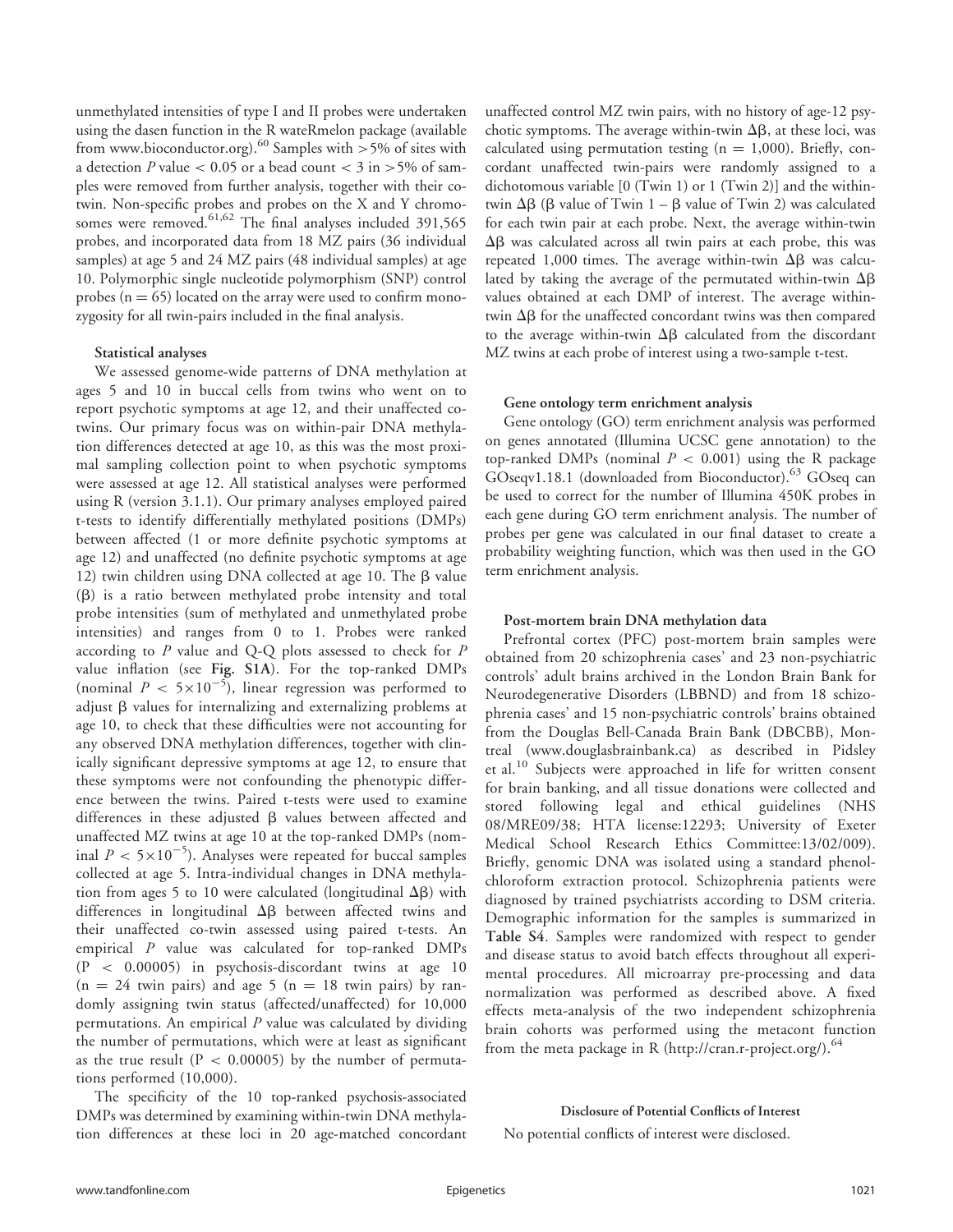## Acknowledgments

We are grateful to the study mothers and fathers, the twins, and the twins' teachers for their participation and to members of the E-Risk team for their dedication, hard work, and insights.

#### Funding

This work was supported by the Medical Research Council: the E-Risk Study and brain tissue work were funded by project grants (G1002190 and MR/K013807/1, respectively), and Helen Fisher received a Centenary Award (G9817803-E02/1) and Population Health Scientist Award (G1002366). Additional support

#### References

- 1. Polanczyk G, Moffitt TE, Arseneault L, Cannon M, Ambler A, Keefe RS, Houts R, Odgers CL, Caspi A. Etiological and clinical features of childhood psychotic symptoms: results from a birth cohort. Arch Gen Psychiatry 2010; 67:328-38; PMID:20368509; http://dx. doi.org/10.1001/archgenpsychiatry.2010.14
- 2. Armando M, Nelson B, Yung AR, Ross M, Birchwood M, Girardi P, Fiori Nastro P. Psychotic-like experiences and correlation with distress and depressive symptoms in a community sample of adolescents and young adults. Schizophr Res 2010; 119:258-65; PMID:20347272; http://dx.doi.org/10.1016/j.schres.2010.03.001
- 3. Fisher HL, Caspi A, Poulton R, Meier MH, Houts R, Harrington H, Arseneault L, Moffitt TE. Specificity of childhood psychotic symptoms for predicting schizophrenia by 38 years of age: a birth cohort study. Psychol Med 2013; 43:2077-86; PMID:23302254; http:// dx.doi.org/10.1017/S0033291712003091
- 4. Kelleher I, Corcoran P, Keeley H, Wigman JT, Devlin N, Ramsay H, Wasserman C, Carli V, Sarchiapone M, Hoven C, et al. Psychotic symptoms and population risk for suicide attempt: a prospective cohort study. JAMA Psychiatry 2013; 70:940-8; PMID:23863946; http://dx.doi.org/10.1001/jamapsychiatry.2013.140
- 5. Pidsley R, Mill J. Epigenetic studies of psychosis: current findings, methodological approaches, and implications for postmortem research. Biol Psychiatry 2010; 69:146-56; PMID:20510393; http://dx.doi.org/ 10.1016/j.biopsych.2010.03.029
- Zavos HM, Freeman D, Haworth CM, McGuire P, Plomin R, Cardno AG, Ronald A. Consistent etiology of severe, frequent psychotic experiences and milder, less frequent manifestations: a twin study of specific psychotic experiences in adolescence. JAMA Psychiatry 2014; 71(9):1049-57; PMID:25075799; http://dx.doi. org/10.1001/jamapsychiatry.2014.994
- 7. Abdolmaleky HM, Nohesara S, Ghadirivasfi M, Ghadirivasfi M, Lambert AW, Ahmadkhaniha H, Ozturk S, Wong CK, Shafa R, Mostafavi A, et al. DNA hypermethylation of serotonin transporter gene promoter in drug naïve patients with schizophrenia. Schizophr Res 2014; 152(2-3):373-80; PMID:24411530; http://dx. doi.org/10.1016/j.schres.2013.12.007
- 8. Chen C, Zhang C, Cheng L, Reilly JL, Bishop JR, Sweeney JA, Chen HY, Gershon ES, Liu C. Correlation between DNA methylation and gene expression in the brains of patients with bipolar disorder and schizophrenia. Bipolar Disord 2014; 16(8):790-799; PMID:25243493; http://dx.doi.org/10.1111/bdi.12255
- Mill J, Tang T, Kaminsky Z, Khare T, Yazdanpanah S, Bouchard L, Jia P, Assadzadeh A, Flanagan J, Schumacher A, et al. Epigenomic profiling reveals DNA-methylation changes associated with major psychosis. Am J Hum Genet 2008; 82:696-711; PMID:18319075; http://dx.doi.org/ 10.1016/j.ajhg.2008.01.008
- 10. Pidsley R, Viana J, Hannon E, Spiers H, Troakes C, Al-Saraj S, Mechawar N, Turecki G, Schalkwyk LC, Bray NJ, et al. Methylomic profiling of human brain tissue supports a neurodevelopmental origin

schizophrenia. Genome Biol 2014; 15:483; PMID:25347937; http://dx.doi.org/10.1186/s13059- 014-0483-2

- 11. Aberg KA, McClay JL, Nerella S, Clark S, Kumar G, Chen W, Khachane AN, Xie L, Hudson A, Gao G, et al. Methylome-wide association study of schizophrenia identifying blood biomarker signatures of environmental insults. JAMA Psychiatry 2014; 71(3):255-64;<br>PMID:24402055; http://dx.doi.org/10.1001/ http://dx.doi.org/10.1001/ jamapsychiatry.2013.3730
- 12. Nishioka M, Bundo M, Koike S, Takizawa R, Kakiuchi C, Araki T, Kasai K, Iwamoto K. Comprehensive DNA methylation analysis of peripheral blood cells derived from patients with first-episode schizophrenia. J Hum Genet 2013; 58(2):91-97; PMID:23235336; http://dx. doi.org/10.1038/jhg.2012.140
- 13. van Eijk KR, de Jong S, Strengman E, Buizer-Voskamp JE, Kahn RS, Boks MP, Horvath S, Ophoff RA. Identification of schizophrenia-associated loci by combining DNA methylation and gene expression data from whole blood. Eur J Hum Genet 2015; 23(8):1106-10; PMID:25424713; http://dx.doi.org/10.1038/ejhg.2014.245
- 14. Mill J, Heijmans BT. From promises to practical strategies in epigenetic epidemiology. Nat Rev Genet 2013; 14:585-94; PMID:23817309; http://dx.doi.org/ 10.1038/nrg3405
- 15. Wong CC, Caspi A, Williams B, Craig IW, Houts R, Ambler A, Moffitt TE, Mill J. A longitudinal study of epigenetic variation in twins. Epigenetics 2010; 5 (6):516-26; PMID:20505345; http://dx.doi.org/ 10.4161/epi.5.6.12226
- 16. Lévesque ML, Casey KF, Szyf M, Ismaylova E, Ly V, Verner MP, Suderman M, Brendgen M, Vitaro F, Dionne G, et al. Genome-wide DNA methylation variability in adolescent monozygotic twins followed since birth. Epigenetics 2014; 9(10):1410-22; http://dx.doi. org/10.4161/15592294.2014.970060
- 17. Dempster EL, Pidsley R, Schalkwyk LC, Owens S, Georgiades A, Kane F, Kalidindi S, Picchioni M, Kravariti E, Toulopoulou T, et al. Disease-associated epigenetic changes in monozygotic twins discordant for schizophrenia and bipolar disorder. Hum Mol Genet 2011; 20:4786-96; PMID:21908516; http://dx.doi. org/10.1093/hmg/ddr416
- 18. Wong CC, Meaburn EL, Ronald A, Price TS, Jeffries AR, Schalkwyk LC, Plomin R, Mill J. Methylomic analysis of monozygotic twins discordant for autism spectrum disorder and related behavioural traits. Mol Psychiatry 2014; 19:495-503; PMID:23608919; http://dx.doi.org/10.1038/mp.2013.41
- 19. Dempster EL, Wong CC, Lester KJ, Burrage J, Gregory AM, Mill J, Eley TC. Genome-wide methylomic analysis of monozygotic twins discordant for adolescent depression. Biol Psychiatry 2014; 76:977-83; PMID:24929637; http:// dx.doi.org/10.1016/j.biopsych.2014.04.013
- 20. Ingason A, Sigmundsson T, Steinberg S, Sigurdsson E, Haraldsson M, Magnusdottir BB, Frigge ML, Kong A, Gulcher J, Thorsteinsdottir U, et al. Support for involvement of the AHI1 locus in schizophrenia. Eur J Med Genet 2007; 15:988-91

was provided by an MQ Fellows Award to Helen Fisher (MQ14F40), an Economic and Social Research Council grant (RES-177-25-0013), a National Institute of Child Health and Development grant (HD077482), a National Institutes of Health grant (AG036039), the American Asthma Foundation, and by the Jacobs Foundation.

#### Supplemental Material

Supplemental data for this article can be accessed on the [publisher's website.](http://dx.doi.org/10.1080/15592294.2015.1099797)

- 21. Ingason A, Giegling I, Cichon S, Hansen T, Rasmussen HB, Nielsen J, Jürgens G, Muglia P, Hartmann AM, Strengman E, et al. A large replication study and metaanalysis in European samples provides further support for association of AHI1 markers with schizophrenia. Hum Mol Genet 2010; 19:1379-86; PMID:20071346; http:// dx.doi.org/10.1093/hmg/ddq009
- 22. Rivero O, Reif A, Sanjuán J, Moltó MD, Kittel-Schneider S, Nájera C, Töpner T, Lesch KP. Impact of the AHI1 gene on the vulnerability to schizophrenia: a case-control association study. PloS One 2010; 5: e12254; PMID:20805890; http://dx.doi.org/10.1371/ journal.pone.0012254
- 23. Alvarez Retuerto AI, Cantor RM, Gleeson JG, Ustaszewska A, Schackwitz WS, Pennacchio LA, Geschwind DH. Association of common variants in the Joubert syndrome gene (AHI1) with autism. Hum Mol Genet 2008; 17:3887-96; PMID:18782849; http://dx.doi. org/10.1093/hmg/ddn291
- 24. Valente EM, Brancati F, Silhavy JL, Castori M, Marsh SE, Barrano G, Bertini E, Boltshauser E, Zaki MS, Abdel-Aleem A, et al. AHI1 gene mutations cause specific forms of Joubert syndrome-related disorders. Ann Neurol 2006; 59:527-34; PMID:16453322; http://dx. doi.org/10.1002/ana.20749
- 25. Lopez E, Thauvin-Robinet C, Reversade B, Khartoufi NE, Devisme L, Holder M, Ansart-Franquet H, Avila M, Lacombe D, Kleinfinger P, et al. C5orf42 is the major gene responsible for OFD syndrome type VI. Hum Genet 2014; 133:367-77; ; http://dx.doi.org/ 10.1007/s00439-013-1385-1
- 26. Wu C, Orozco C, Boyer J, Leglise M, Goodale J, Batalov S, Hodge CL, Haase J, Janes J, Huss JW 3rd, et al. BioGPS: an extensible and customizable portal for querying and organizing gene annotation resources. Genome Biol 2009; 10:R130; PMID:19919682; http://dx.doi.org/10.1186/gb-2009-10-11-r130
- 27. Srour M, Schwartzentruber J, Hamdan FF, Ospina LH, Patry L, Labuda D, Massicotte C, Dobrzeniecka S, Capo-Chichi JM, Papillon-Cavanagh S, et al. Mutations in C5ORF42 cause Joubert syndrome in the French Canadian population. Am J Hum Genet 2012; 90:693-700; PMID:22425360; http://dx.doi.org/ 10.1016/j.ajhg.2012.02.011
- 28. Cannon M, Caspi A, Moffitt TE, Harrington H, Taylor A, Murray RM, Poulton R. Evidence for earlychildhood, pan-developmental impairment specific to schizophreniform disorder: results from a longitudinal birth cohort. Arch Gen Psychiatry 2002; 59(5):449-56; PMID:11982449; http://dx.doi.org/10.1001/archpsyc. 59.5.449
- 29. Comings DE, Wu S, Rostamkhani M, McGue M, Iacono WG, MacMurray JP. Association of the muscarinic cholinergic 2 receptor (CHRM2) gene with major depression in women. Am J Med Genet 2002; 114:527-9; PMID:12116189; http://dx.doi.org/ 10.1002/ajmg.10406
- 30. Lai MK, Lai OF, Keene J, Esiri MM, Francis PT, Hope T, Chen CP. Psychosis of Alzheimer's disease is associated with elevated muscarinic M2 binding in the